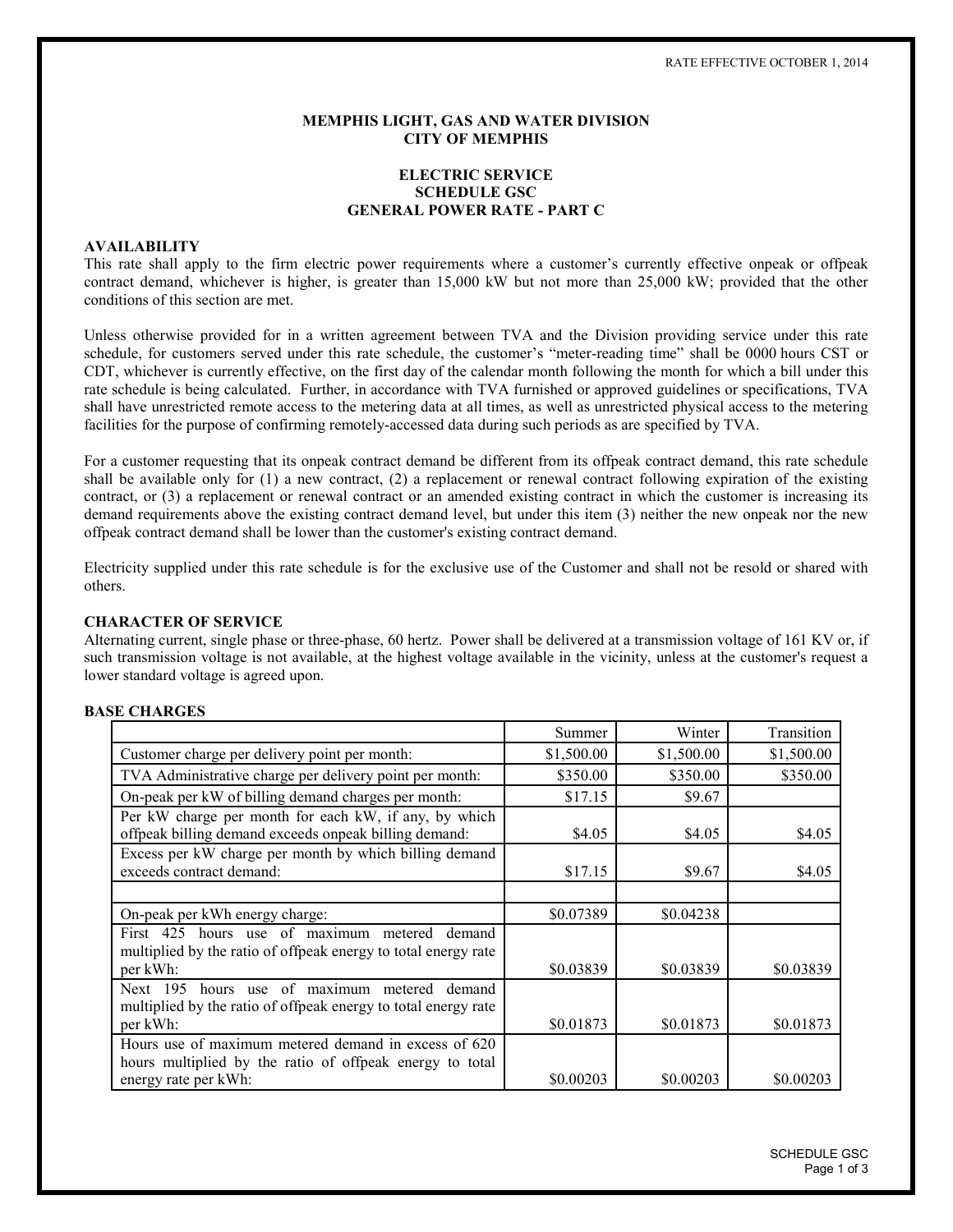## TENNESSEE VALLEY AUTHORITY FUEL COST AND PURCHASED POWER ADJUSTMENT RIDER

The above rates are subject to adjustment under the provisions of the Tennessee Valley Authority Fuel Cost and Purchased Power Adjustment Rider.

## **ADJUSTMENT**

The base demand and energy charges shall be increased or decreased in accordance with the current Adjustment Addendum published by TVA. (In addition, such charges shall be increased or decreased to correspond to increases or decreases determined by TVA in the value of the hydro generation benefit allocated to residential customers.)

## DETERMINATION OF SEASONAL PERIODS

Summer Period shall mean the June, July, August, and September billing months. Winter Period shall mean the December, January, February, and March billing months. Transition Period shall mean the April, May, October, and November billing months.

### DETERMINATION OF ONPEAK AND OFFPEAK HOURS

Except for Saturdays and Sundays and the weekdays that are observed as Federal holidays for New Year's Day, Memorial Day, Independence Day, Labor Day, Thanksgiving Day, and Christmas Day, onpeak hours for each day shall be from 1 p.m. to 7 p.m. during the Summer Period and from 4 a.m. to 10 a.m. during the Winter Period. For the Summer Period and the Winter Period, all other hours of each day that are not otherwise defined as onpeak hours and all hours of such excepted days shall be offpeak hours. For the Transition Period, all hours shall be offpeak hours. Such times shall be Central Standard Time or Central Daylight Time, whichever is then in effect. Said onpeak and offpeak hours are subject to change by TVA. In the event TVA determines that such changed onpeak and offpeak hours are appropriate, it shall so notify Division at least 12 months prior to the effective date of such changed hours, and Division shall promptly notify customer.

# DETERMINATION OF ONPEAK AND OFFPEAK DEMANDS, MAXIMUM METERED DEMAND. **AND ENERGY AMOUNTS**

The onpeak and offpeak kWh for any month shall be the energy amounts taken during the respective hours of the month designated under this rate schedule as onpeak and offpeak hours; provided, however, that notwithstanding the metered energy amount, the offpeak energy for any month shall in no case be less than the product of  $(1)$  the offpeak billing demand as calculated in the last sentence of the paragraph below and (2) 110 hours (reflecting a 15 percent load factor applied to the average number of hours in a month).

Distributor shall meter the onpeak and offpeak demands in kW of all customers taking service under this rate schedule. The onpeak metered demand and offpeak metered demand for any month shall be determined separately for the respective hours of the month designated under this rate schedule as onpeak and offpeak hours and in each case shall be the highest average during any 30-consecutive-minute period beginning or ending on a clock hour of the month of the load metered in kW, and, except as provided below in this section, such amounts shall be used as the onpeak and offpeak billing demands. The maximum metered demand for any month shall be the higher of  $(1)$  the highest onpeak metered demand in the month or  $(2)$ the highest offpeak metered demand in the month. The onpeak billing demand shall in no case be less than the sum of (1) 30 percent of the first 5,000 kW, (2) 40 percent of the next 20,000 kW, and (3) 50 percent of any kW in excess of 25,000 kW of the higher of the currently effective onpeak contract demand or the highest onpeak billing demand established during the preceding 12 months. The offpeak billing demand shall in no case be less than the sum of  $(1)$  30 percent of the first 5,000 kW, (2) 40 percent of the next 20,000 kW, and (3) 50 percent of any kW in excess of 25,000 kW of the higher of the currently effective offpeak contract demand or the highest offpeak billing demand established during the preceding 12 months.

# **FACILITIES RENTAL CHARGE**

There shall be no facilities rental charge under this rate schedule for delivery at bulk transmission voltage levels of 161 kV or higher.

For delivery at less than 161 kV, there shall be added to the customer's bill a facilities rental charge. This charge shall be \$0.38 per kW per month except for delivery at voltages below 46 kV, in which case the charge shall be \$0.97 per kW per month for the first 10,000 kW and \$0.76 per kW per month for the excess over 10,000 kW. Such charge shall be applied to the highest of (1) the highest onpeak or offpeak billing demand established during the latest 12-consecutive-month period, (2) the customer's currently effective onpeak contract demand, or (3) the customer's currently effective offpeak contract demand and shall be in addition to all other charges under this rate schedule, including minimum bill charges.